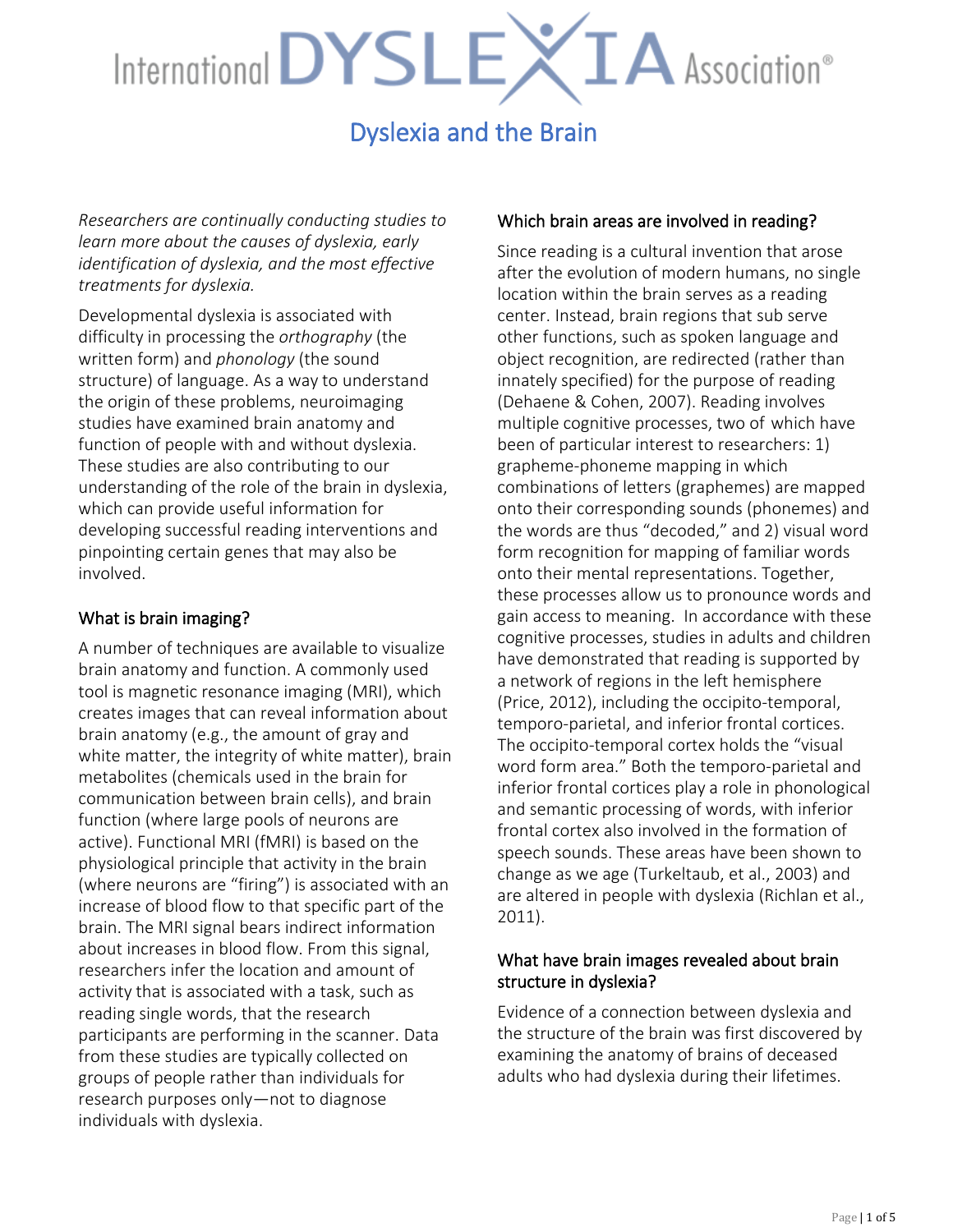### Dyslexia and the Brain

The left-greater-than-right asymmetry typically seen in the left hemisphere temporal lobe (*planum temporale)* was not found in these brains (Galaburda & Kemper, 1979), and ectopias (a displacement of brain tissue to the surface of the brain) were noted (Galaburda, et al., 1985). Then investigators began to use MRI to search for structural images in the brains of research volunteers with and without dyslexia. Current imaging techniques have revealed less gray and white matter volume and altered white matter integrity in left hemisphere occipito-temporal and temporo-parietal areas. Researchers are still investigating how these findings are influenced by a person's language and writing systems.

#### What have brain images revealed about brain function in dyslexia?

Early functional studies were limited to adults because they employed invasive techniques that require radioactive materials. The field of human brain mapping greatly benefited from the invention of fMRI. fMRI does not require the use of radioactive tracers, so it is safe for children and adults and can be used repeatedly which facilitates longitudinal studies of development and intervention. First used to study dyslexia in 1996 (Eden et al., 1996), fMRI has since been widely used to study the brain's role in reading and its components (phonology, orthography, and semantics). Studies from different countries have converged in findings of altered left-hemisphere areas (Richlan et al., 2011), including ventral occipito-temporal, temporo-parietal, and inferior frontal cortices (and their connections). Results of these studies confirm the universality of dyslexia across different world languages.

#### What about genes, brain chemistry, and brain function?

Several genetic variants are associated with dyslexia, and their impact on the brain has been investigated in people and mice. Using animals that have been bred to have genes associated with dyslexia, researchers are investigating how these genes might affect development of and

communication among brain regions (Che, et. al., 2014; Galaburda, et al., 2006). These investigations dove-tail with studies in humans. Differences in brain anatomy (Darki, et al., 2012; Meda et al., 2008) and brain function (Cope et al., 2012; Pinel et al., 2012) have been observed in people who carry dyslexia-associated genes, even those people who have good reading skills. In addition to these investigations at the anatomical, physiological, and molecular levels, researchers are trying to pinpoint the chemical connection to dyslexia. For example, brain metabolites that play a role in allowing neurons to communicate can be visualized using another MRI-based technique called *spectroscopy*. Several metabolites (for example, choline) are thought to be different in people with dyslexia (Pugh et al., 2014). Researchers continue to explore the connections between these findings and are hopeful that what they learn will help to determine the causes of dyslexia. This is a difficult aspect of research because differences in the brains of people with dyslexia are not necessarily the cause of their reading difficulties (for example, it could also be a consequence of reading less).

#### Changes in Reading, Changes in the Brain

Brain imaging research has revealed anatomical and functional changes in typically developing readers as they learn to read (e.g. Turkeltaub et al., 2003), and in children and adults with dyslexia following effective reading instruction (Krafnick, et al., 2011; Eden et al., 2004). Such studies also shed light onto the brain-based differences of those children with dyslexia who benefit from reading instruction compared to those who fail to make gains (Davis et al., 2011; Odegard, et al., 2008). Neuroimaging data have also been used to predict long-term reading success for children with and without dyslexia (Hoeft et al., 2011).

#### Cause versus Consequence

An important aspect of research on the brain and reading is to determine whether the findings are the cause or the consequence of dyslexia. Some of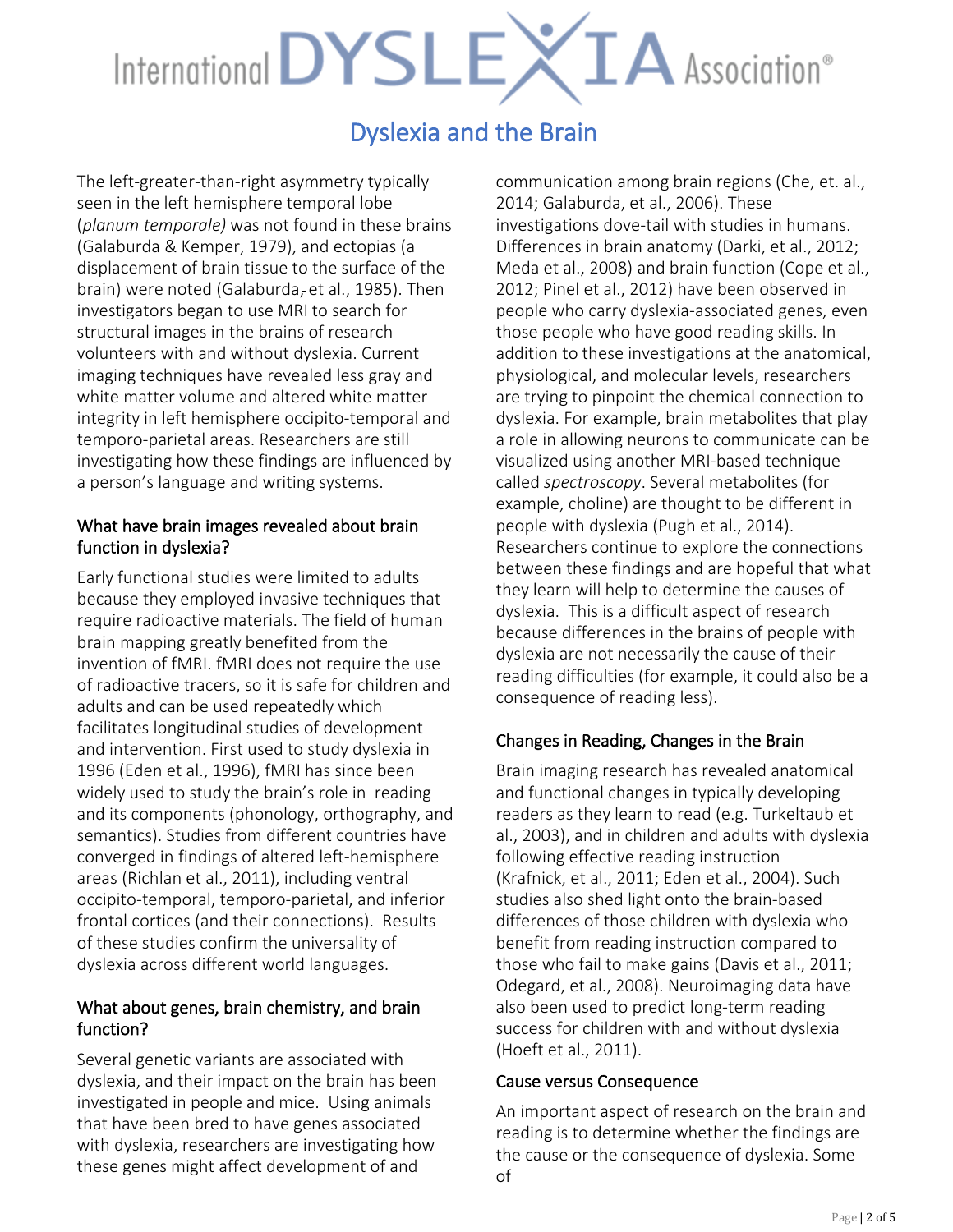## Dyslexia and the Brain

 the brain regions known to be involved in dyslexia are also altered by learning to read, as demonstrated by comparisons of adults who were illiterate but then learned to read (Carreiras et al., 2009). Longitudinal studies in typical readers reveal anatomical changes with age, some of which are related to development (Giedd et al., 1999) and others to the firming up of language skills (Sowell et al., 2004) in correlation with improvements in phonological skills (Lu et al., 2007). As such, researchers are teasing apart the brain-based differences that can be observed before children begin to learn to read from differences that may occur as a consequence of less reading by people with dyslexia. For example, researchers have found altered brain anatomy (Raschle, et al., 2011) and function (Raschle, et al., 2012) in pre-reading children with a family history of dyslexia. Future studies using longitudinal designs (i.e., long term), will inform the timeline of these changes and clarify cause and consequences of anatomical and functional differences in dyslexia.

#### Summary

The role of the brain in developmental dyslexia has been studied in the context of brain anatomy, brain chemistry, and brain function and in combination with interventions to improve reading and information about genetic influences. Together with results of behavioral studies, this information will help researchers to identify the causes of dyslexia, continue to explore early identification of dyslexia, and determine the best avenues for its treatment.

#### References

Carreiras, M., Seghier, M. L., Baquero, S.,

Estévez, A., Lozano, A., Devlin, J. T., & Price, C. J. (2009). An anatomical signature for literacy. *Nature*, *461*(7266), 983–986. doi:10.1038/nature08461

Che, A., Girgenti, M. J., & Loturco, J. (2014). The Dyslexia-Associated Gene Dcdc2 is required for spike-timing precision in mouse neocortex. *Biological Psychiatry*, *in press*. doi:10.1016/j.biopsych.2013.08.018

Cope, N., Eicher, J. D., Meng, H., Gibson, C. J., Hager, K., Lacadie, C., … Gruen, J. R. (2012). Variants in the DYX2 locus are associated with altered brain activation in reading-related brain regions in subjects with reading disability. *NeuroImage*, *63*(1), 148–156. doi:10.1016/ j.neuroimage.2012.06.037

Darki, F., Peyrard-Janvid, M., Matsson, H., Kere, J., & Klingberg, T. (2012). Three Dyslexia Susceptibility Genes, DYX1C1, DCDC2, and KIAA0319, affect temporo-parietal white matter structure. *Biological Psychiatry*, *72*(8), 671–676.

doi:10.1016/j.biopsych.2012.05.008 Dehaene, S., & Cohen, L. (2007). Cultural recycling of cortical maps. *Neuron*, *56*(2), 384– 398. doi:10.1016/j.neuron.2007.10.004 Eden, G.

- F., Jones, K. M., Cappell, K., Gareau, L., Wood, F. B., Zeffiro, T. A., … Flowers, D. L. (2004). Neural changes following remediation in adult developmental dyslexia. *Neuron*, *44*(3), 411–422.
- Eden, G. F., VanMeter, J. W., Rumsey, J. M., Maisog, J. M., Woods, R. P., & Zeffiro, T. A. (1996). Abnormal processing of visual motion in dyslexia revealed by functional brain imaging. *Nature*, *382*(6586), 66–69. doi:10.1038/382066a0

Flowers, D. L., Wood, F. B., & Naylor, C. E. (1991). Regional cerebral blood flow correlates of language processes in reading disability. *Archives of Neurology*, *48*(6), 637–643.

Galaburda, A. M., & Kemper, T. L. (1979). Cytoarchitectonic abnormalities in developmental dyslexia: a case study. *Annals of Neurology*, *6*(2), 94–100. doi:10.1002/ana.410060203

Galaburda, A. M., Sherman, G. F., Rosen, G. D., Aboitiz, F., & Geschwind, N. (1985). Developmental dyslexia: four consecutive patients with cortical anomalies. *Annals of Neurology*, *18*(2), 222–233. doi:10.1002/ana.410180210

Galaburda, A. M., LoTurco, J., Ramus, F., Fitch, R. H., & Rosen, G. D. (2006). From genes to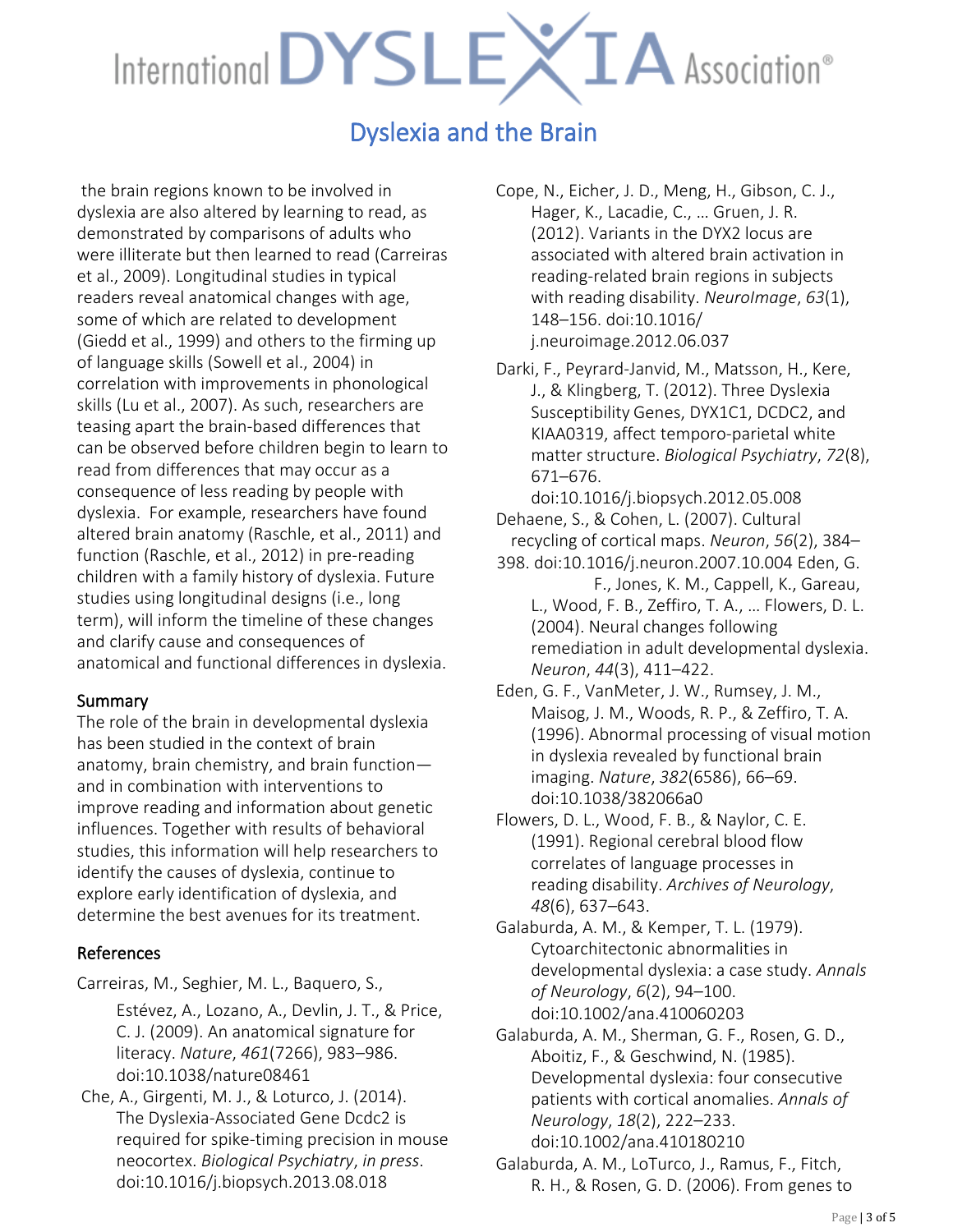## Dyslexia and the Brain

behavior in developmental dyslexia. *Nature Neuroscience*, *9*(10), 1213–1217. doi:10.1038/nn1772

- Giedd, J. N., Blumenthal, J., Jeffries, N. O., Castellanos, F. X., Liu, H., Zijdenbos, A., … Rapoport, J. L. (1999). Brain development during childhood and adolescence: A longitudinal MRI study. *Nature Neuroscience*, *2*(10), 861–863. doi:10.1038/13158
- Gross-Glenn, K., Duara, R., Barker, W. W., Loewenstein, D., Chang, J. Y., Yoshii, F., … Sevush, S. (1991). Positron emission tomographic studies during serial wordreading by normal and dyslexic adults. *Journal of Clinical and Experimental Neuropsychology*, *13*(4), 531–544. doi:10.1080/01688639108401069
- Hoeft, F., McCandliss, B. D., Black, J. M., Gantman, A., Zakerani, N., Hulme, C., … Gabrieli, J. D. E. (2011). Neural systems predicting long-term outcome in dyslexia. *PNAS*, *108*(1), 361–6. doi:10.1073/pnas.1008950108
- Krafnick, A. J., Flowers, D. L., Napoliello, E. M., & Eden, G. F. (2011). Gray matter volume changes following reading intervention in dyslexic children. *NeuroImage*, *57*(3), 733– 741. doi:10.1016/ j.neuroimage.2010.10.062
- Lu, L. H., Leonard, C. M., Thompson, P. M., Kan, E., Jolley, J., Welcome, S. E., … Sowell, E. R. (2007). Normal developmental changes in inferior frontal gray matter are associated with improvement in phonological processing: a longitudinal MRI analysis. *Cerebral Cortex*, *17*(5), 1092–9. doi:10.1093/cercor/bhl019
- Meda, S. A., Gelernter, J., Gruen, J. R., Calhoun, V. D., Meng, H., Cope, N. A., & Pearlson, G. D. (2008). Polymorphism of DCDC2 reveals differences in cortical morphology of healthy individuals—A preliminary voxel based morphometry study. *Brain Imaging and Behavior*, *2*(1), 21–26. doi:10.1007/ s11682-007-9012-1

Pinel, P., Fauchereau, F., Moreno, A., Barbot, A., Lathrop, M., Zelenika, D., … Dehaene, S. (2012). Genetic variants of FOXP2 and KIAA0319/TTRAP/THEM2 locus are associated with altered brain activation in distinct language-related regions. *The Journal of Neuroscience: The Official Journal of the Society for Neuroscience*, *32*(3), 817–825.

doi:10.1523/JNEUROSCI.5996-10.2012

- Price, C. J. (2012). A review and synthesis of the first 20years of PET and fMRI studies of heard speech, spoken language and reading. *Neuroimage*, *62*(2), 816–847.
- Pugh, K. R., Frost, S. J., Rothman, D. L., Hoeft, F., Tufo, S. N. D., Mason, G. F., … Fulbright, R. K. (2014). Glutamate and choline levels predict individual differences in reading ability in emergent readers. *The Journal of Neuroscience*, *34*(11), 4082–4089. doi:10.1523/JNEUROSCI.3907-13.2014
- Raschle, N. M., Chang, M., & Gaab, N. (2011). Structural brain alterations associated with dyslexia predate reading onset. *Neuroimage*, *57*(3), 742–749.
- Raschle, N. M., Zuk, J., & Gaab, N. (2012). Functional characteristics of developmental dyslexia in left-hemispheric posterior brain regions predate reading onset. *Proceedings of the National Academy of Sciences of the United States of America*, *109*(6), 2156– 2161. doi:10.1073/pnas.1107721109

Richlan, F., Kronbichler, M., & Wimmer, H. (2011). Meta-analyzing brain dysfunctions in dyslexic children and adults. *Neuroimage*, *56*(3), 1735–1742. doi:10.1016/j.neuroimage.2011.02.040Richla n, F., Kronbichler, M., & Wimmer, H. (2013). Structural abnormalities in the dyslexic brain: A meta-analysis of voxel-based

morphometry studies. *Human Brain Mapping*, *34*(11), 3055–3065.

doi:10.1002/hbm.22127

Rumsey, J. M., Andreason, P., Zametkin, A. J., Aquino, T., King, A. C., Hamburger, S. D., … Cohen, R. M. (1992). Failure to